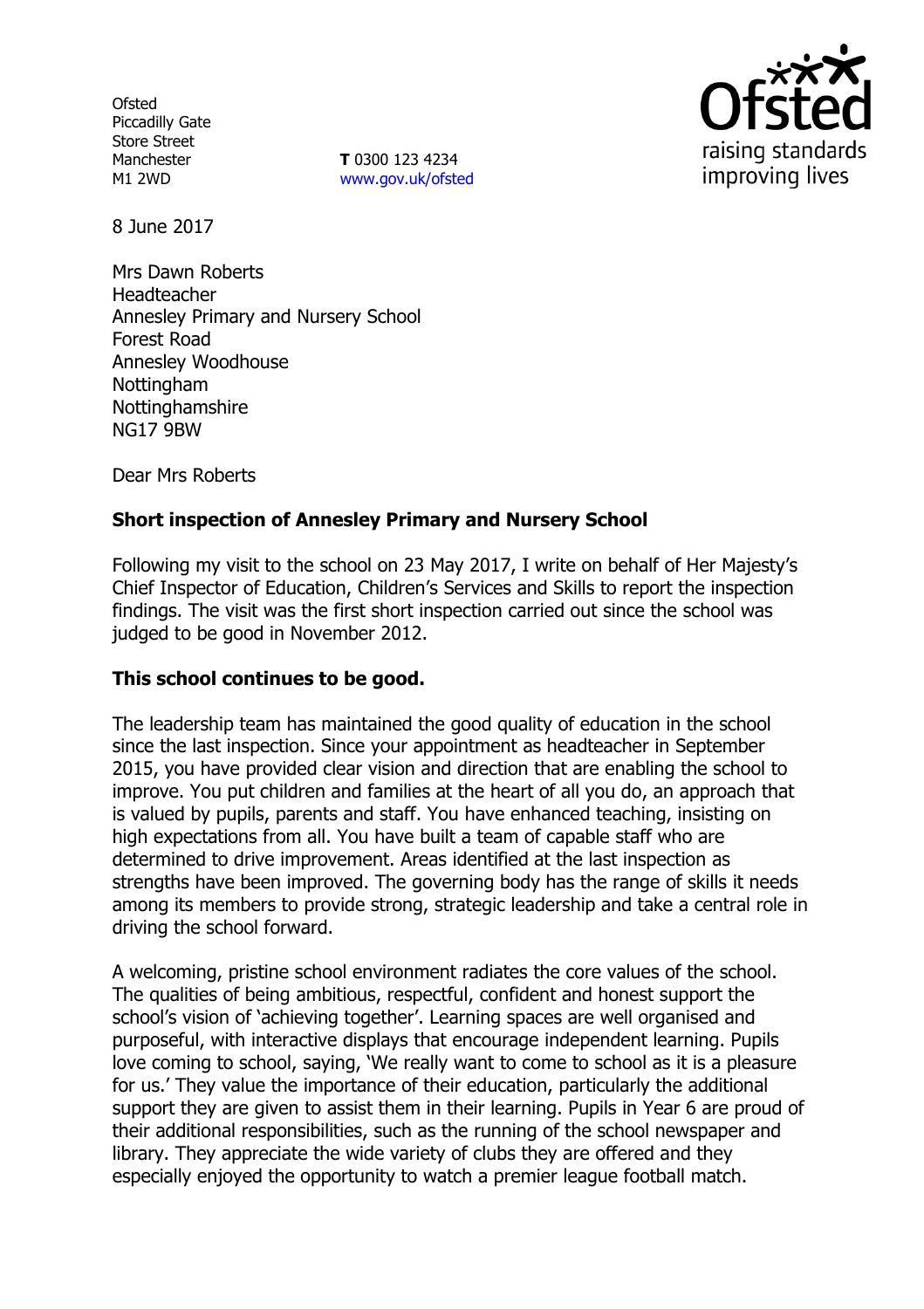

You have systematically and successfully tackled the areas for improvement identified at the previous inspection. You have ensured that teachers provide pupils with far more opportunities for writing and that learning spaces and the curriculum are rich in language. Ambitious vocabulary is visible throughout the school and pupils' writing has significantly improved in most year groups. Specific training, such as 'motivating boys to write', and greater involvement of teachers in reading and writing networks have enabled them to improve and refine their teaching skills. Innovative ideas, such as 'the spelling boxing ring', have motivated boys to practise their spellings and rapidly improved the accuracy of spellings in Year 2. The majority of staff responded to Ofsted's questionnaire and overwhelmingly gave positive responses. They believe that, as individuals, they are encouraged to challenge themselves and take on new activities. They feel well supported by the school leadership in their professional development.

The governing body is ambitious for all pupils and promotes improvement effectively. You give governors comprehensive information that enables them to understand how much progress pupils are making, as well as how well other aspects of the school are developing. The governing body performs its strategic role competently. The governors hold open and honest discussions with leaders, asking searching questions to ascertain progress towards the school's priorities. Governors are committed and support the school with regular visits to engage with pupils and staff.

A small minority of parents responded to Ofsted's online questionnaire, Parent View. The responses received, however, were overwhelmingly positive, with parents saying they believe their child is safe and praising the good communication between staff and parents. 'The teaching and support staff have made the last six years of my daughter's education a brilliant experience,' wrote one parent. All the parents I spoke with in the morning of the inspection agreed that their children love school and any disagreements between pupils are resolved swiftly. All of the responses on Parent View stated that parents would recommend the school to others, which is a resounding endorsement of the school.

You actively and regularly review your comprehensive self-evaluation of the school. You have accurately identified areas for improvement to ensure that the school is focusing on raising aspirations and achievement for all. The plan for improvement is known and understood by staff and governors, who work effectively together towards its priorities. You have a committed and effective leadership team whose members undertake extensive checks to improve the quality of learning throughout the school. Staff work together with colleagues both in and beyond the school setting, welcoming the opportunity to develop their practice. The school has not received extensive support from the local authority but you appreciated the advice given at the start of your headship.

Pupils make good progress overall but it is not rapid enough in some areas. The restructuring of support staff has enabled disadvantaged pupils to make better progress than in previous years but this is not yet rapid enough. You have been successful in developing pupils' reading skills but teachers do not always provide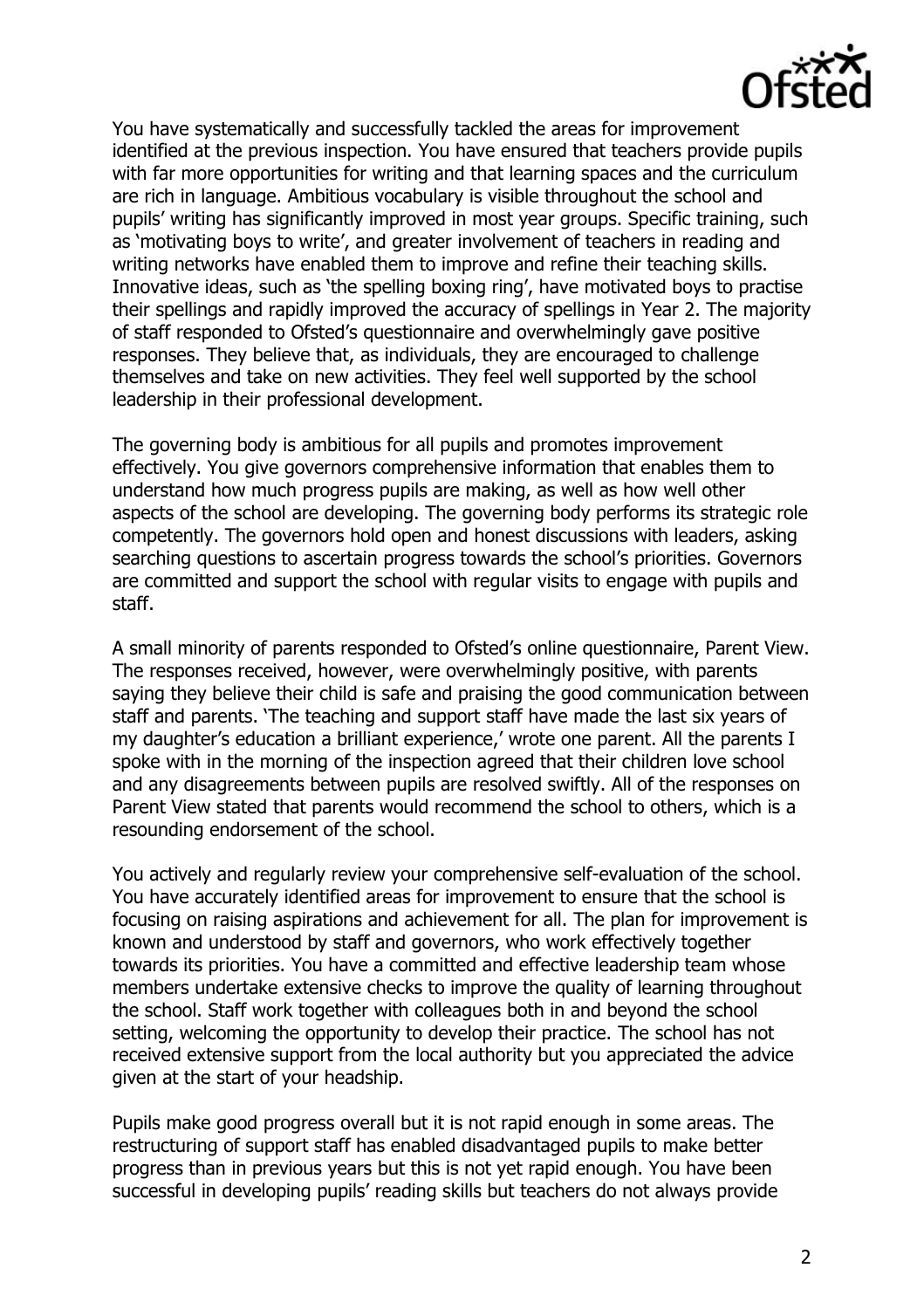

enough opportunities to develop their understanding of text. Pupils are confident in their arithmetic skills but, occasionally, teachers do not give them enough opportunities to develop their mathematical fluency through reasoning and problemsolving activities.

### **Safeguarding is effective.**

There is a vigilant culture of safeguarding in school. You have ensured that staff and governors are well trained to recognise the signs and symptoms of abuse, including areas such as extremism. Staff know how to report concerns and are attentive in following up any referrals. The single central record is well organised and indicates that all relevant checks are undertaken. Governors are active in regularly checking the record.

Pupils I met during my visit told me that they feel safe in school. They told me that both bullying and name-calling are rare because pupils get on well together. When they do occur, they can rely on staff to quickly and effectively resolve any conflict. They also explained how staff teach them to be aware of a variety of risks, and protect themselves against them, including internet, road and fire safety.

# **Inspection findings**

- When children join the Nursery, their attainment is below what is typical for their age. Staff get to know the children well and make every effort to build positive relationships with families. Many children need additional support with their speech and language development, and the school has targeted additional resources to enable these children to make good progress. The creation of a language-rich environment is improving children's communication skills. Attainment at the end of the early years is broadly in line with national expectations. Disadvantaged children, however, do not yet make fast enough progress to enable them to reach the expected national levels.
- Attainment in the phonics screening check in Year 1 has been broadly in line with the national average for the past three years and disadvantaged pupils have reached the expected standard by the end of Year 2. A new approach to teaching, coupled with a more focused allocation of support staff, are bringing rapid improvements in the understanding of phonics among all groups of pupils.
- $\blacksquare$  Pupils make good progress in key stage 1 and reach standards at the end of Year 2 that are above those of their peers nationally. Not all disadvantaged pupils, however, are reaching the national expectation or are being challenged to reach the highest levels. You have recognised this and have allocated resources to redress this underachievement.
- In 2016, pupils leaving Year 6 made good progress from their starting points by the end of key stage 2 in writing and mathematics, but their progress in reading was not reflected in their national test results. Disadvantaged pupils did not make as much progress as other pupils nationally and you recognise that remedying this is a priority for the school.
- Current pupils throughout the school are making good progress in reading,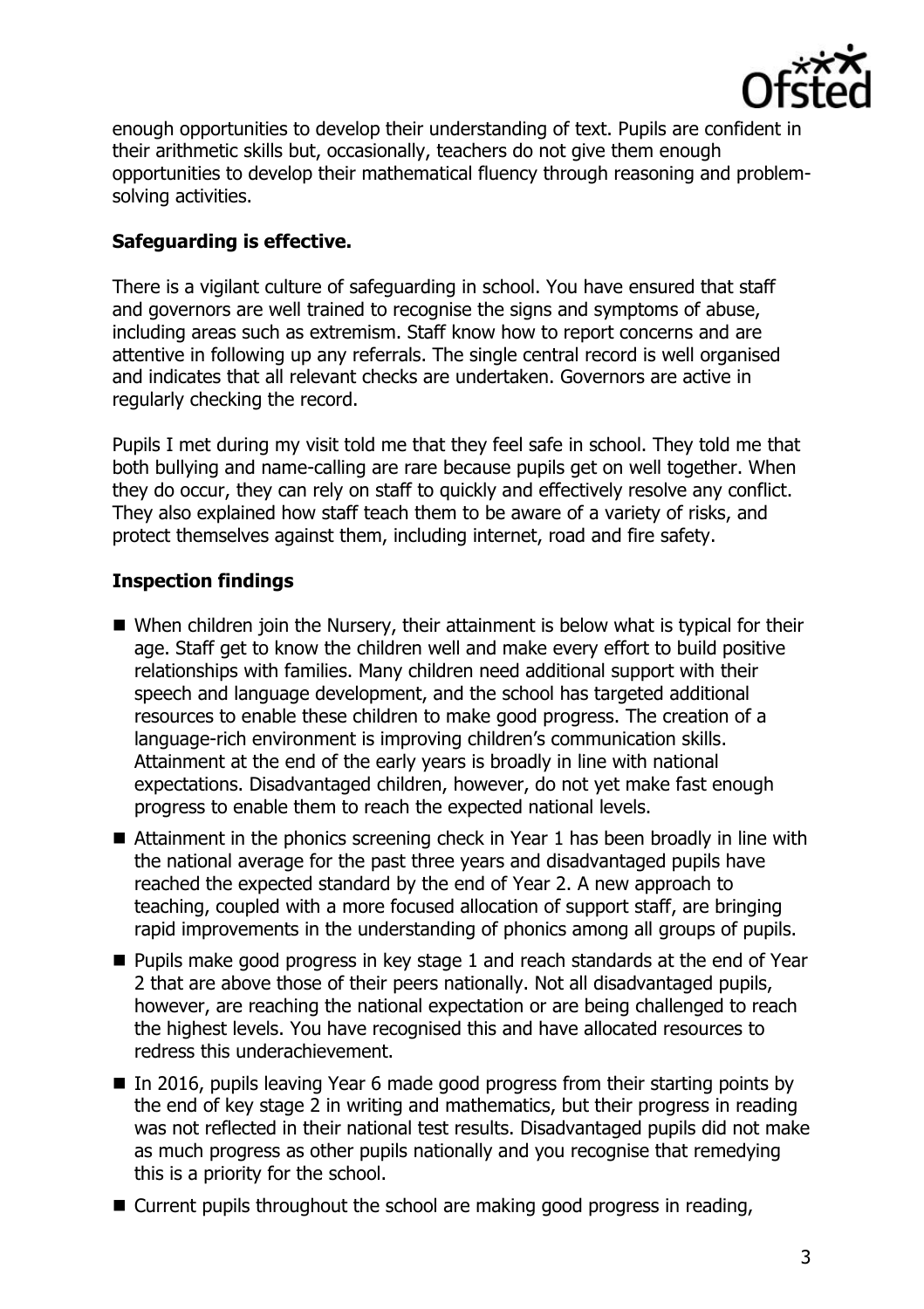

writing and mathematics. Adults' expectations of what pupils can achieve in other subjects are consistently high and pupils make good or better progress.

- You recognise that pupil premium funding is not having enough impact on the progress made by disadvantaged pupils and have commissioned an external review to ensure that strategies to support this group of pupils are more effective in helping them to make faster progress.
- You have developed an effective reading culture in the school. The building of the library has been a major factor in increasing how often pupils read. Pupils do not always fully understand what they are reading, however, and you recognise this as an area for improvement.
- Attendance policies and procedures are robust and staff work closely with families, providing additional support and motivation to improve pupils' attendance. You are aware of why every child is not in school and are involving the Education Welfare Officer in your work to reduce persistent absenteeism.

#### **Next steps for the school**

Leaders and those responsible for governance should ensure that:

- $\blacksquare$  teachers give targeted support to disadvantaged pupils to raise their expectations, tackle their barriers to learning effectively and enable them to make accelerated progress
- $\blacksquare$  teachers provide extensive opportunities for pupils to read widely and often, helping them develop a deeper understanding of what they are reading as well as a genuine love of literature.

I am copying this letter to the chair of the governing body, the regional schools commissioner and the director of children's services for Nottinghamshire. This letter will be published on the Ofsted website.

Yours sincerely

Kate Nash **Ofsted Inspector**